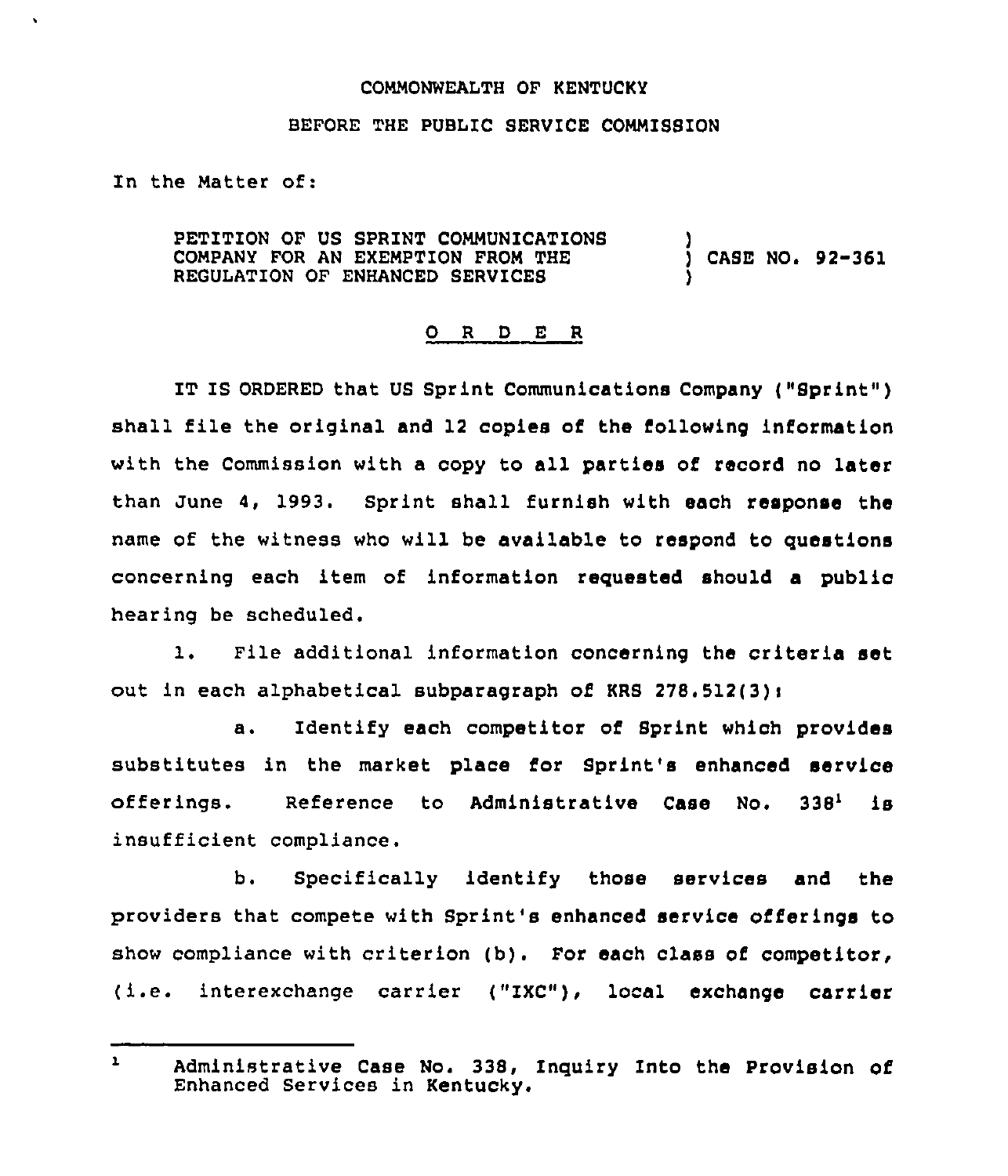("LEC"), cellular company, etc.), describe exactly how the competitors' enhanced services compete with Sprint's enhanced service. For example, how do the competitors attempt to serve Sprint's customers and vice versa; do the competitors offer similar prices for identical services or for slightly different products; and are their price structures similar to Sprint's?

c. Specifically identify the number and size of competitive providers of service in Kentucky to show compliance with criterion (c).

d. Has Sprint performed any analysis to support the statements presented to show compliance with criterion (d)2 If yes, provide this information. If not, analysis should be performed and provided or the reasons for not doing so should be provided.

e. Should criterion (e) be applicable to Sprint as it is a non-dominant carrier? Provide rationale for response,

Has Sprint performed any analysis to support the f. statements presented to comply with criterion {i)? If yes, provide this information. If not, analysis should be performed and provided or the reasons for not doing so should be provided.

g. Has Sprint performed any analysis to support the statements presented to comply with criterion (g)? If yes, provide this information. If not, analysis should be performed and provided or the reasons for not doing so should be provided.

h. If the Commission grants Sprint's petition for reduced regulation of enhanced services, it will be streamlining

 $-2-$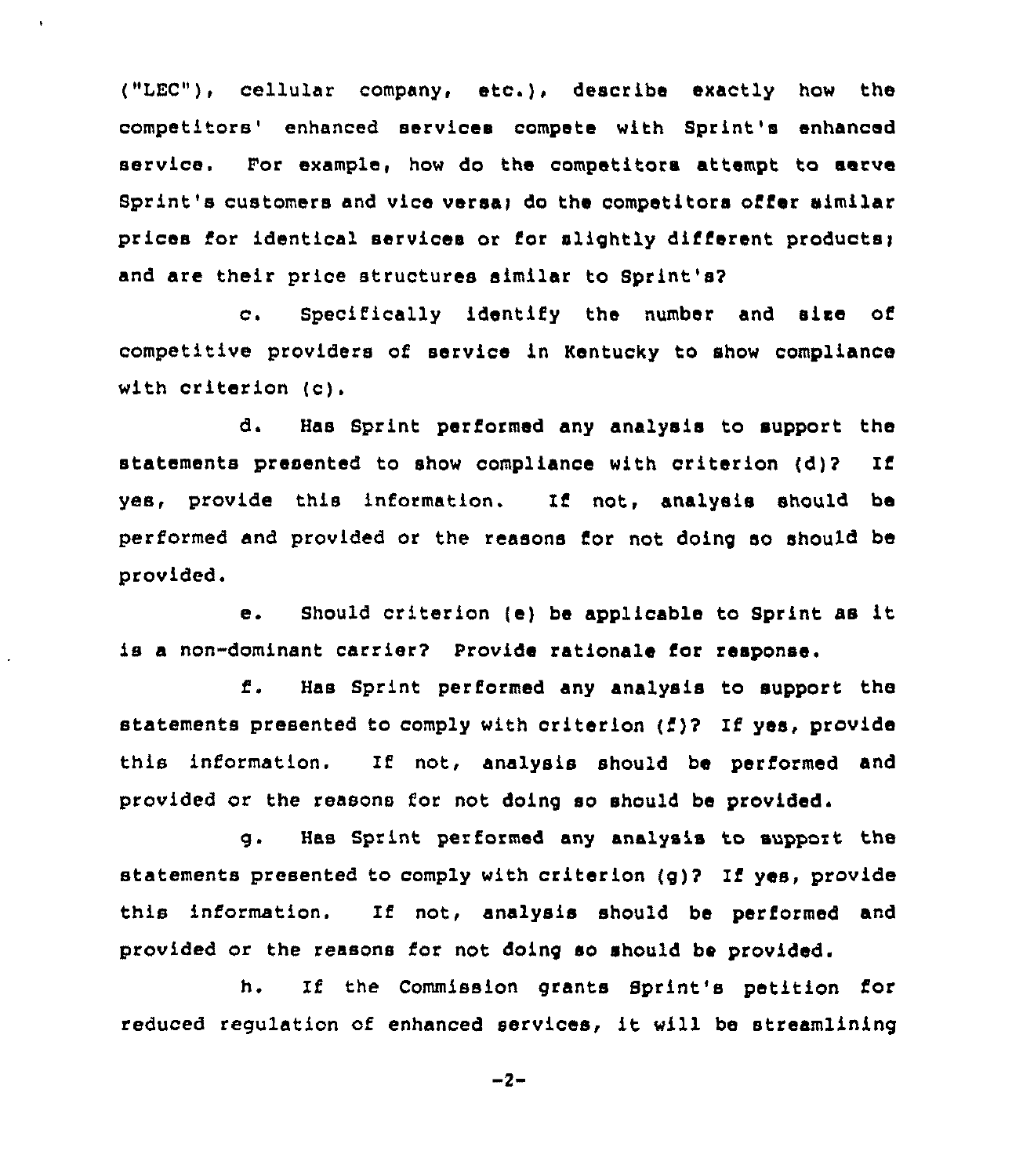the current regulatory treatment of Sprint. Would this fact change your conclusions in addressing complianoe with criterion (h)7 Why or why not?

 $\epsilon$ 

2. What percentage of Sprint's long-distance customers subscribe to enhanced services other than Sprint's?

3. Does Sprint market its enhanced services to using an IXC other than Sprint in completing their long-distance calls? If not, why not?

4. Is it technically possible for <sup>a</sup> customer who has Sprint as a long-distance carrier to subsoribe to another IXC's enhanoed services? Is it economically feasible7 How would Sprint bill these services?

5. Is it technically possible for <sup>a</sup> customer who has Sprint as a long-distance carrier to subscribe to a cellular company's enhanced services? Explain.

6. Is it technically possible for <sup>a</sup> customer who has Sprint as a long-distance carrier to subsoribe to a LEC's enhanced services? Explain.

7. Can anyone with the proper computer hardware and software establish a "store and forward" (mailbox) service? Explain.

8. What are the relationships between Sprint's core longdistance business and its enhanced services?

a. Explain any marketing ties between Sprint's core long-distance business and its enhanced services.

b. Explain any pricing ties between Sprint's core longdistance business and its enhanced services.

 $-3-$